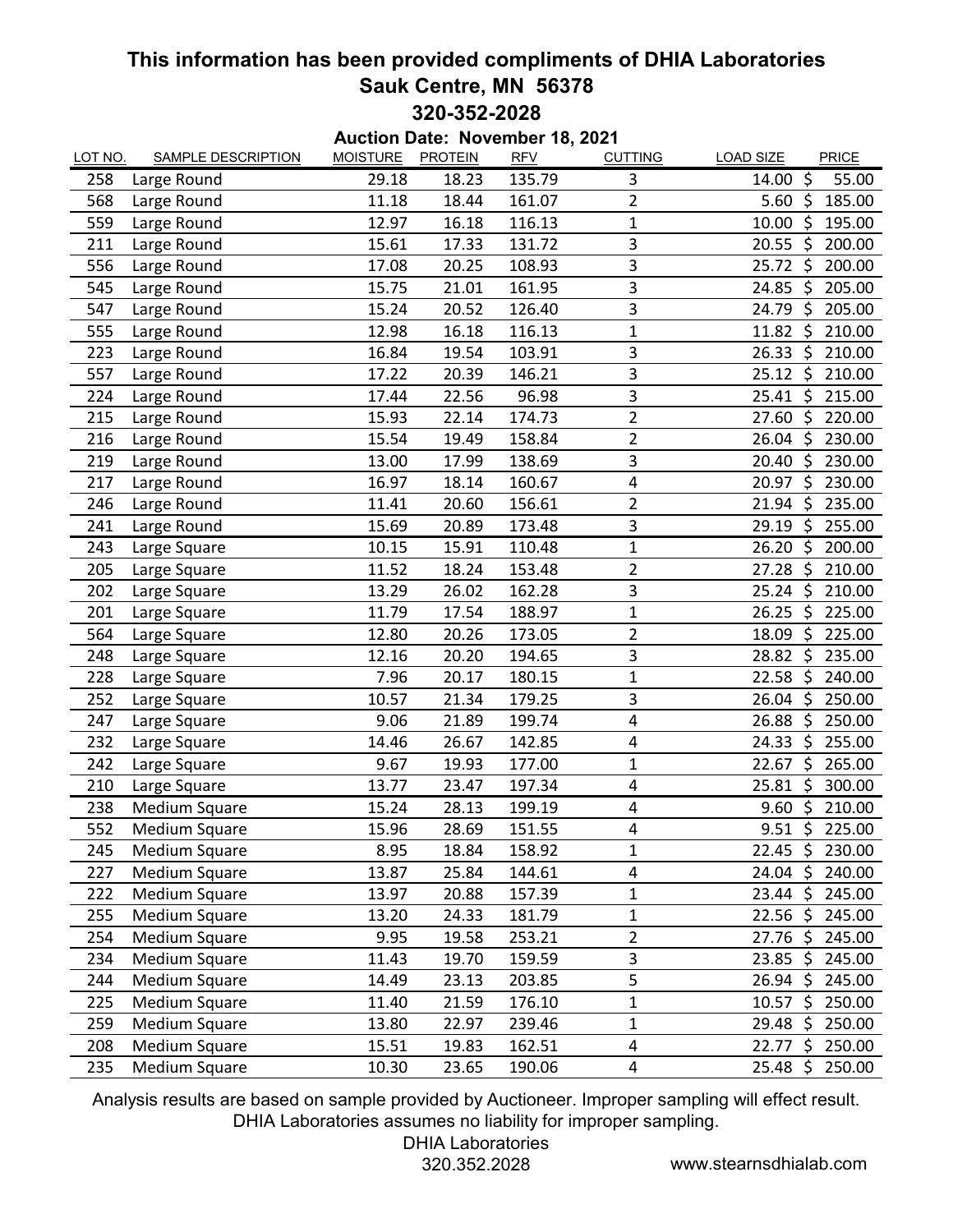#### **Auction Date: November 18, 2021**

| LOT NO. | <b>SAMPLE DESCRIPTION</b> | <b>MOISTURE</b> | <b>PROTEIN</b>   | <b>RFV</b> | <b>CUTTING</b> | <b>LOAD SIZE</b> |                    | PRICE  |
|---------|---------------------------|-----------------|------------------|------------|----------------|------------------|--------------------|--------|
| 249     | Medium Square             | 15.10           | 22.47            | 170.03     | 4              | 27.30 \$         |                    | 250.00 |
| 226     | Medium Square             | 8.21            | 23.96            | 178.75     | $\overline{2}$ | $22.82 \text{ }$ |                    | 255.00 |
| 230     | Medium Square             | 10.52           | 21.96            | 218.00     | 3              | 24.50 \$         |                    | 255.00 |
| 233     | Medium Square             | 11.63           | 23.55            | 188.46     | $\overline{2}$ | $25.34 \text{ }$ |                    | 265.00 |
| 200     | Medium Square             | 11.61           | 23.87            | 241.19     | 3              | 27.45            | Ŝ.                 | 270.00 |
| 203     | Medium Square             | 10.11           | 20.33            | 176.78     | 3              | 28.35 \$         |                    | 270.00 |
| 250     | Medium Square             | 14.59           | 21.42            | 222.10     | 4              | 26.19            | -\$                | 280.00 |
| 240     | Medium Square             | 12.18           | 20.30            | 214.38     | 1              | 28.25            | \$                 | 310.00 |
| 239     | Large Round               | 13.67           | 4.03             | 69.43      | Grass 1        | 38.00%           |                    | 75.00  |
| 562     | Large Round               | 19.24           | 16.95            | 76.59      | Grass 1        | $19.58$ \$       |                    | 115.00 |
| 561     | Large Round               | 19.25           | 15.28            | 93.34      | Grass 1        | 18.95            | -\$                | 140.00 |
| 563     | Large Round               | 14.48           | 8.97             | 73.55      | Grass 1        | $9.26$ \$        |                    | 170.00 |
| 558     | Large Round               | 13.43           | 7.61             | 66.57      | Grass 2        | 18.05            | -\$                | 175.00 |
| 550     | Large Round               | 11.97           | 10.76            | 80.31      | Grass 1        | 10.69            | \$                 | 205.00 |
| 236     | Large Round               | 8.24            | 14.68            | 100.31     | Grass 2        | 9.70             | -\$                | 210.00 |
| 546     | Large Round               | 12.00           | 7.79             | 67.14      | Grass 2        | 18.05            | -\$                | 215.00 |
| 549     | Large Square              | 18.78           | 15.21            | 78.28      | Grass 1        | 24.69            | - Ś                | 135.00 |
| 256     | Medium Square             | 10.88           | 15.60            | 116.55     | Grass 2        | 23.49            | $\ddot{\varsigma}$ | 240.00 |
| 566     | Large Round               | 15.12           | 17.93            | 123.01     | Mixed 1        | 11.69            | $\zeta$            | 195.00 |
| 551     | Large Round               | 12.97           | 16.18            | 116.13     | Mixed 1        | 10.94 \$         |                    | 200.00 |
| 209     | Large Round               | 9.26            | 16.31            | 124.50     | Mixed 2        | 16.69            | -\$                | 200.00 |
| 213     | Large Round               | 9.88            | 15.75            | 127.53     | Mixed 2        | 11.79            | S,                 | 230.00 |
| 544     | Large Round               | 10.99           | 19.25            | 139.45     | Mixed 2        | 12.13            | -\$                | 230.00 |
| 567     | Large Round               | 11.34           | 19.42            | 141.31     | Mixed 2        | $7.42 \text{ }$  |                    | 230.00 |
| 262     | Large Round               | 13.66           | 16.61            | 184.17     | Mixed 1        | 29.17            | $\zeta$            | 240.00 |
| 261     | Large Round               | 10.35           | 16.77            | 138.12     | Mixed 2        | 8.85             | -\$                | 245.00 |
| 221     | Large Square              | 11.74           | 17.53            | 114.16     | Mixed 2&3      | 19.80            | \$                 | 215.00 |
| 260     | Medium Square             | 11.95           | 21.51            | 121.48     | Mixed 2        | $23.42 \div$     |                    | 220.00 |
| 212     | Medium Square             | 10.33           | 16.39            | 123.80     | Mixed 1        | 26.20 \$         |                    | 245.00 |
| 554     |                           |                 | <b>GRASS</b>     |            |                | 13 Bales         | \$                 | 75.00  |
| 218     |                           |                 | <b>OAT STRAW</b> |            |                | 67 Bales         | \$                 | 40.00  |
| 560     |                           |                 | <b>STRAW</b>     |            |                | 72 Bales         | \$                 | 32.50  |
| 553     |                           |                 | <b>STRAW</b>     |            |                | 8 Bales          | \$                 | 35.00  |
| 220     |                           |                 | <b>STRAW</b>     |            |                | 66 Bales         | \$                 | 35.00  |
| 229     |                           |                 | <b>STRAW</b>     |            |                | 22 Bales         | \$                 | 35.00  |
| 231     |                           |                 | <b>STRAW</b>     |            |                | 72 Bales         | \$                 | 35.00  |
| 548     |                           |                 | <b>STRAW</b>     |            |                | 51 Bales         | \$                 | 37.50  |
| 257     |                           |                 | <b>STRAW</b>     |            |                | 72 Bales         | \$                 | 42.50  |
| 263     |                           |                 | <b>STRAW</b>     |            |                | 72 Bales         | \$                 | 47.00  |
| 251     |                           |                 | <b>STRAW</b>     |            |                | 72 Bales         | \$                 | 50.00  |
| 253     |                           |                 | <b>STRAW</b>     |            |                | 38 Bales         | \$                 | 60.00  |
| 565     |                           |                 | <b>STRAW</b>     |            |                | 13.71            | \$                 | 85.00  |
| 214     |                           |                 | <b>STRAW</b>     |            |                | 22.39            | \$                 | 90.00  |
| 569     |                           |                 | <b>STRAW</b>     |            |                | 22.52            | \$                 | 100.00 |
| 204     |                           |                 | <b>STRAW</b>     |            |                | 22.67            | Ś                  | 100.00 |

Analysis results are based on sample provided by Auctioneer. Improper sampling will effect result. DHIA Laboratories assumes no liability for improper sampling.

## DHIA Laboratories